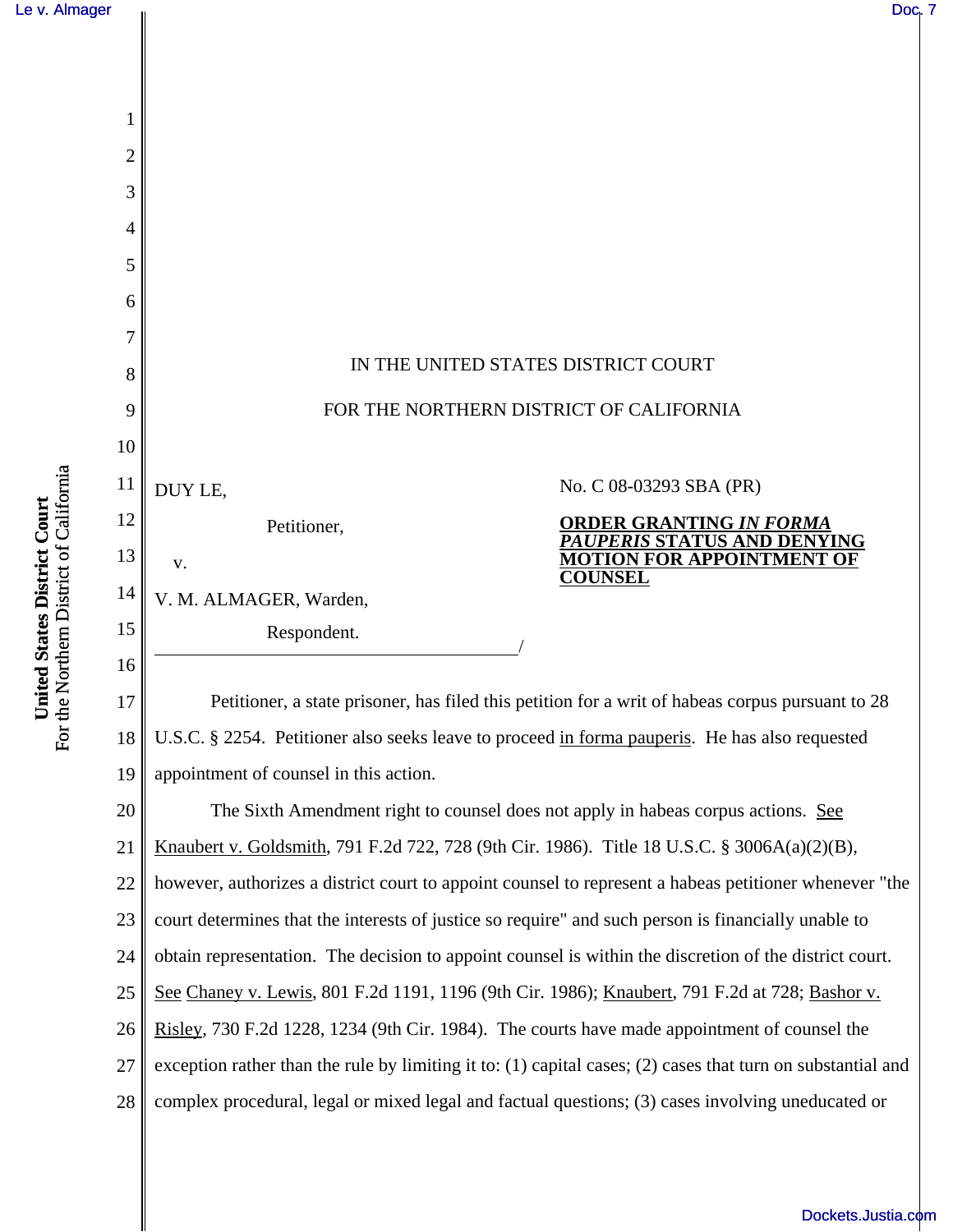1 2 3 4 5 6 7 mentally or physically impaired petitioners; (4) cases likely to require the assistance of experts either in framing or in trying the claims; (5) cases in which petitioner is in no position to investigate crucial facts; and (6) factually complex cases. See generally 1 J. Liebman & R. Hertz, Federal Habeas Corpus Practice and Procedure § 12.3b at 383-86 (2d ed. 1994). Appointment is mandatory only when the circumstances of a particular case indicate that appointed counsel is necessary to prevent due process violations. See Chaney, 801 F.2d at 1196; Eskridge v. Rhay, 345 F.2d 778, 782 (9th Cir. 1965), cert. denied, 382 U.S. 996 (1966).

8 9 10 11 12 At this early stage of the proceedings the Court is unable to determine whether the appointment of counsel is mandated for Petitioner. Accordingly, the interests of justice do not require appointment of counsel at this time, and Petitioner's request is DENIED. This denial is without prejudice to the Court's sua sponte reconsideration should the Court find an evidentiary hearing necessary following consideration of the merits of Petitioner's claims.

13 14 Petitioner's application to proceed in forma pauperis is GRANTED. The Court will review Petitioner's habeas petition in a separate written Order.

This Order terminates Docket nos. 2 and 6.

IT IS SO ORDERED.

Dated: 8/29/08 SAUNDRA BROWN ARMSTRONG UNITED STATES DISTRICT JUDGE

P:\PRO-SE\SBA\HC.08\Le3293.DenyAtty.wpd 2

15

16

17

18

19

20

21

22

23

24

25

26

27

28